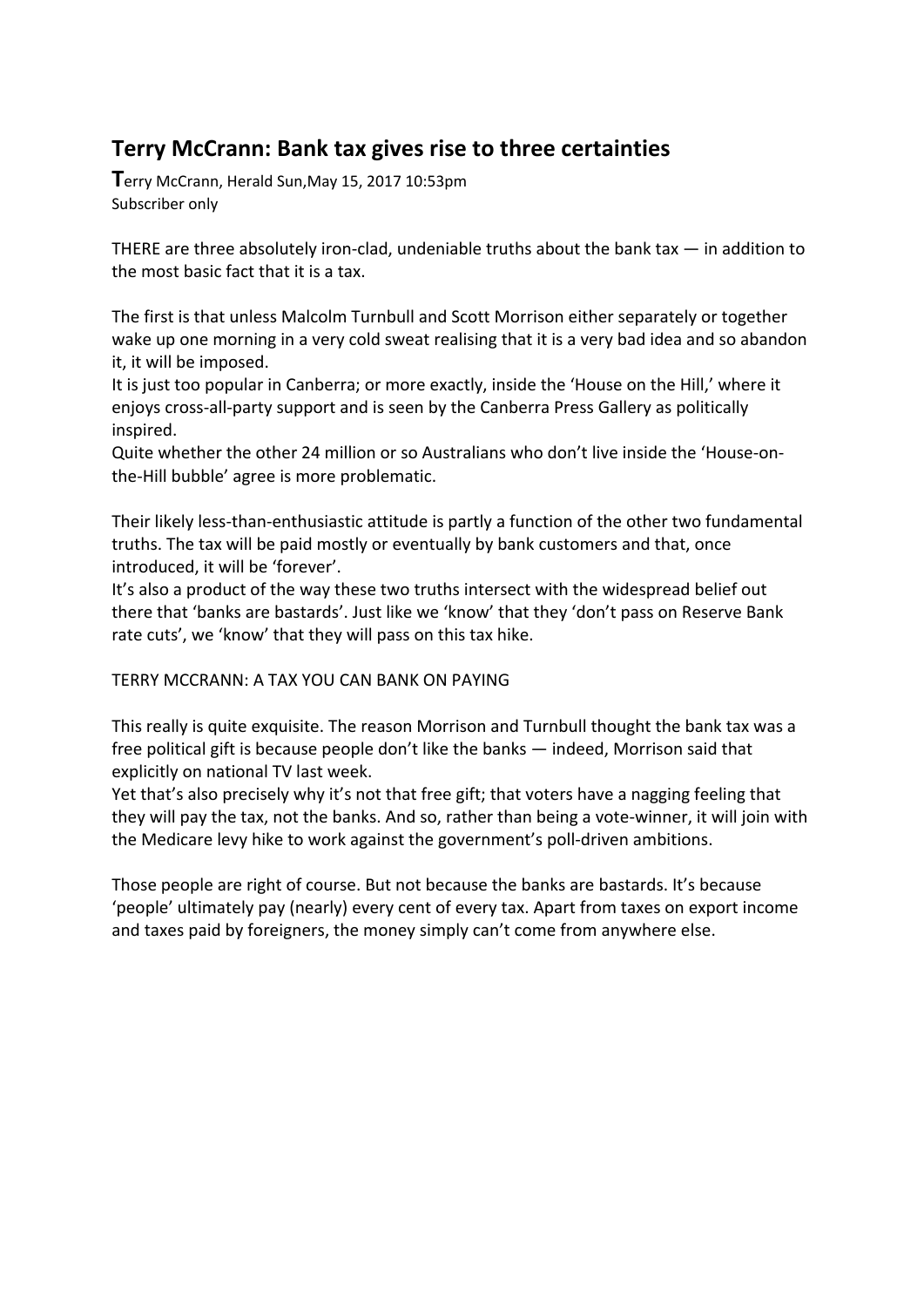

The reason Scott Morrison and Malcolm Turnbull think the bank tax is a free political gift is because people don't like the banks. Picture: AAP/Lukas Coch

Market dynamics will drive where the tax falls as between borrowers and depositors and shareholders. I would suggest over time it would more likely coalesce on the first two.

The broader point is that, over time, it will just merge with all the other cost and revenue flows. No bank is going to 'separate' it from its broad pool of money. Functionally it will either be incorporated in costs or within the operating interest margin or some mix of both, with perhaps some residual falling on shareholder returns.

On the third point, sorry Ian, Andrew & Co, there is no way that the government is going to apply a 'sunset clause' to the tax  $-$  so that it goes away after a certain period of years (like the 2 per cent deficit levy did? will? won't?) or once the Budget is back in surplus.

ONCE the tax is in, it's permanent. It is permanent for two reasons. Mostly, because we ain't getting back to a Budget surplus this side of the 12th of Never.

But in the extraordinary circumstance that we did get back to a Budget surplus, there is a big queue of other taxes  $-$  and a heap of spending demands  $-$  that will rank ahead of cutting the bank tax.

Just as there is no way that the (deficit-levy-boosted) 49.5 per cent top tax rate would ever be cut, if Bill Shorten succeeded in keeping it  $-$  that would be giving 'the rich' a 'tax cut'  $$ there is equally no way the bank tax would either. That would be giving 'the big end of town' — indeed, the biggest end of town — a tax cut.

MALCOLM TURNBULL WARNS BANKS OF LYING TO AUSTRALIANS BANKS TO REVEAL BUDGET TAX BLOW TO SHAREHOLDERS